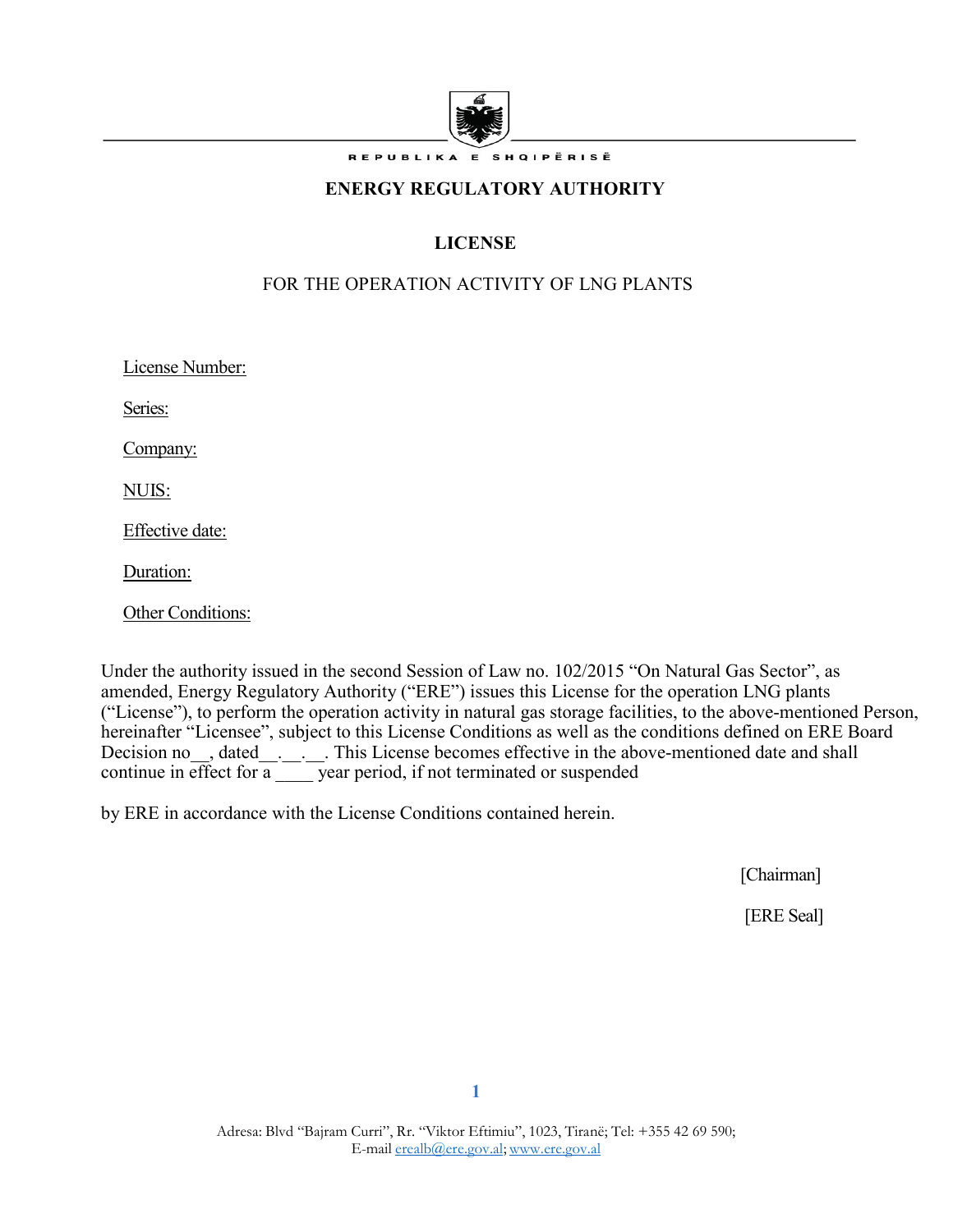

### .<br>Republika e shqipërisë **ENERGY REGULATOR AUTHORITY**

# **CONDITIONS OF THE LICENSE**

# FOR THE OPERATION ACTIVITY OF LNG PLANTS

Number of license:

Is issued:

(full name of the licensee)

### Article 1  **General provisions**

- 1. ERE is the only authority in the Republic of Albania, recognized according to Law No.102/2015 "On Natural Gas Sector", as amended, to issue and declare the effectiveness of this License.
- 2. If any condition of this License ceases to be effective, this condition shall be removed from the License and the remaining License Conditions shall continue to be effective.
- 3. This License, may be fully/partially transferred only with ERE Decision and according to the terms and conditions set by ERE. When approving a transfer, ERE may modify the License Period or any other Condition of the License indicating the reason for taking the decision.
- 4. ERE amends the License in conformity with article 28 of Law no. 102/2015 "On Natural Gas Sector", as amended and the provisions of the Regulation on the procedures and terms for license issue, modification, transferring, or license removal on natural gas sector", in the following cases:
	- a) on ERE initiative;
	- b) according to a final court decision;
	- c) when the conditions for which the license was issued, are amended;
	- d) upon the request of the licensee.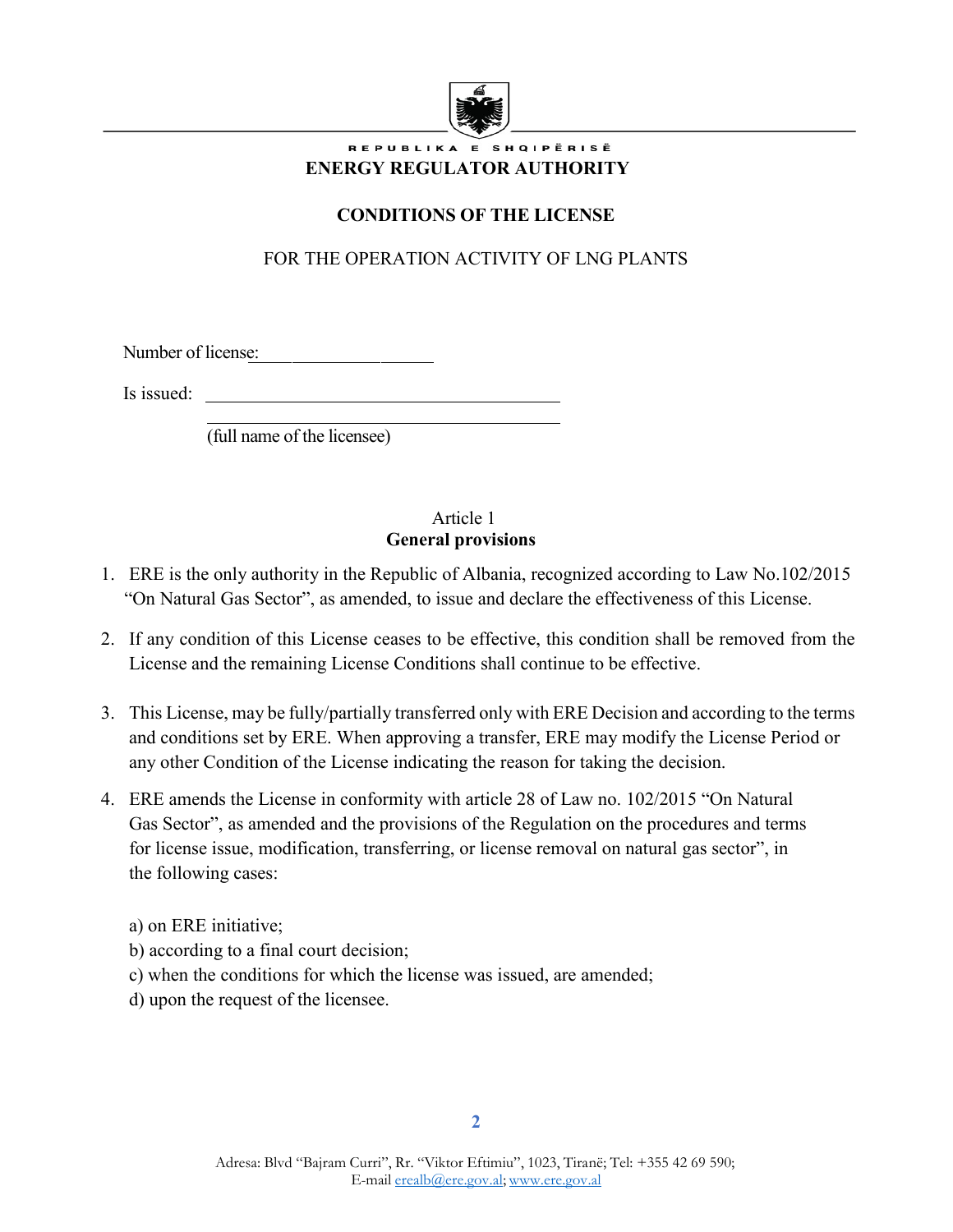- 5. The Licensee may require a modification of this License by a written detailed request as well as the supporting documentation, in conformity with law no. 102/2015 "On natural gas sector", as amended as well as the "Regulation on the procedures and terms of license issue, modification, transferring, or license removal on natural gas sector"
- 6. The definitions of terms defined on this document shall have the meaning provided on Law no. 102/2015 "On natural gas sector", as amended.

### Article 2  **Performing the Licensed Activity**

- 1. The Licensee is authorized by this License to perform the Licensed Activity.
- 2. The Licensee shall not cooperate in any way with other Licensees connected with Licensed Activity in the damage of the traders, suppliers, or customers and current/possible users.
- 3. The licensee shall not engage in performing the activity that constitutes anticompetitive behavior according to the Legislation into Force.
- 4. The Licensee shall not engage in other activities, which impede or may impede the proper performance of the Licensed Activity. The Licensee shall inform ERE before undertaking any activity, other than the Licensed Activity.
- 5. The Licensee shall not impede, prevent, or attempt to prevent other Licensees or potential competitors to lawfully engage or enter in the natural gas business in the Republic of Albania.
- 6. All agreements for providing the LNG plants operation service shall be in conformity with the legislation in force to the period required by the last ones mentioned.
- 7. All agreements shall be monitoring object by the ERE to ensure the market operation and the licensee may not influence on the market, following unfair practices that conflict with the Legislation for Competition.

### Article 3 **Licensee Obligations**

- 1. The licensee shall respect the legislation in force during this license operations.
- 2. The licensee, during the performance of the operations according to this license is obliged: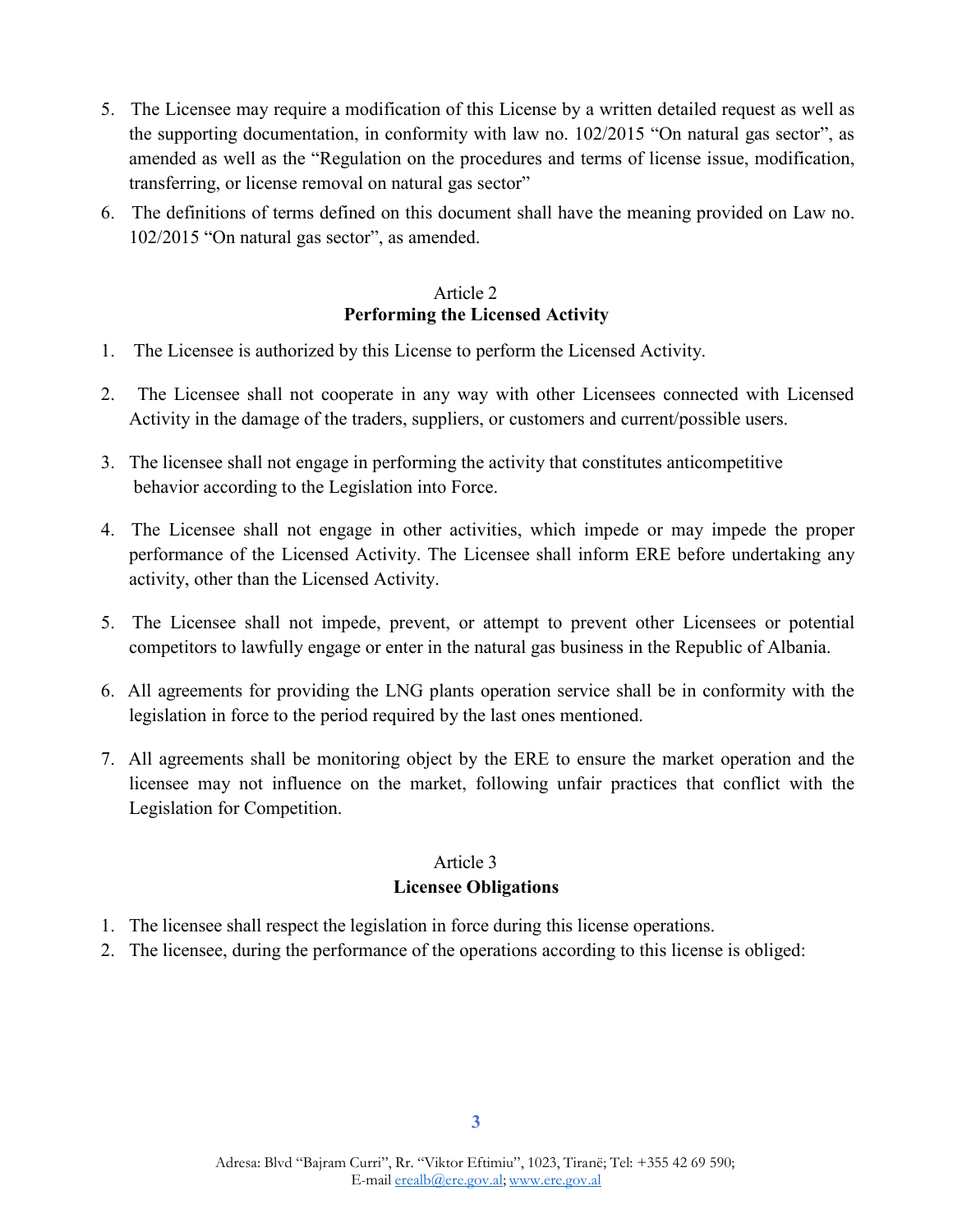- a) to take the necessary measures to guarantee the technical and financial capabilities to carry out the licensed activity.
- b) shall be registered as a participant of the Albanian natural gas market with the Natural Gas Market Operator, according to the registration procedures and shall implement the legislation in force and the decisions approved by ERE.
- c) shall take all necessary measures to improve the operational and economic efficiency of the licensed activity, in order to ensure the quality and the sustainability of the provided services to the benefit of customers and the natural gas sector.
- d) shall comply with all the rules of the Transmission System Operator approved by ERE, including the implementation of all operating orders, instructions, as well as the submission of technical information and all other documentation, as required by the Natural Gas Transmission Network Code and natural gas market rules.
- e) shall operate, maintain and develop a safe, sustainable and efficient LNG plant to ensure an open market, considering the necessary measures for the environment protection and shall guarantee sufficient means to comply with the service obligations;
- f) shall connect the LNG plant with the transmission system, in conformity with the technical rules of the transmission system and the rules of using the LNG plants;
- g) shall set a metering system of the entry and exit streams, as well as natural gas quality parameters;
- h) shall discharge and degasify the LNG, according to the signed contracts;
- i) shall ensure objective, same and non-discriminatory conditions, for the LNG plant access, according to the general conditions of natural gas supply, approved by ERE according to articles 16 and 75 of Law no. 102/2015, as amended;
- j) shall limit the discrimination between the system users or a group of system users, especially when such discrimination favors affiliated companies;
- k) shall prepare the five-year plan for the development of LNG plant which is published and updated each year and is submitted at ERE for approval;
- l) shall ensure to any other system operator sufficient information, to guarantee that the transport and deposit of natural gas shall be in conformity with the safe and efficient operation of the interconnected systems;
- m) shall ensure in priority, within a reasonable deadline, accurate information for the natural gas market participants, for the volume and the date of closing the LNG operation plant as well as the expected reduction of LNG plant capacities;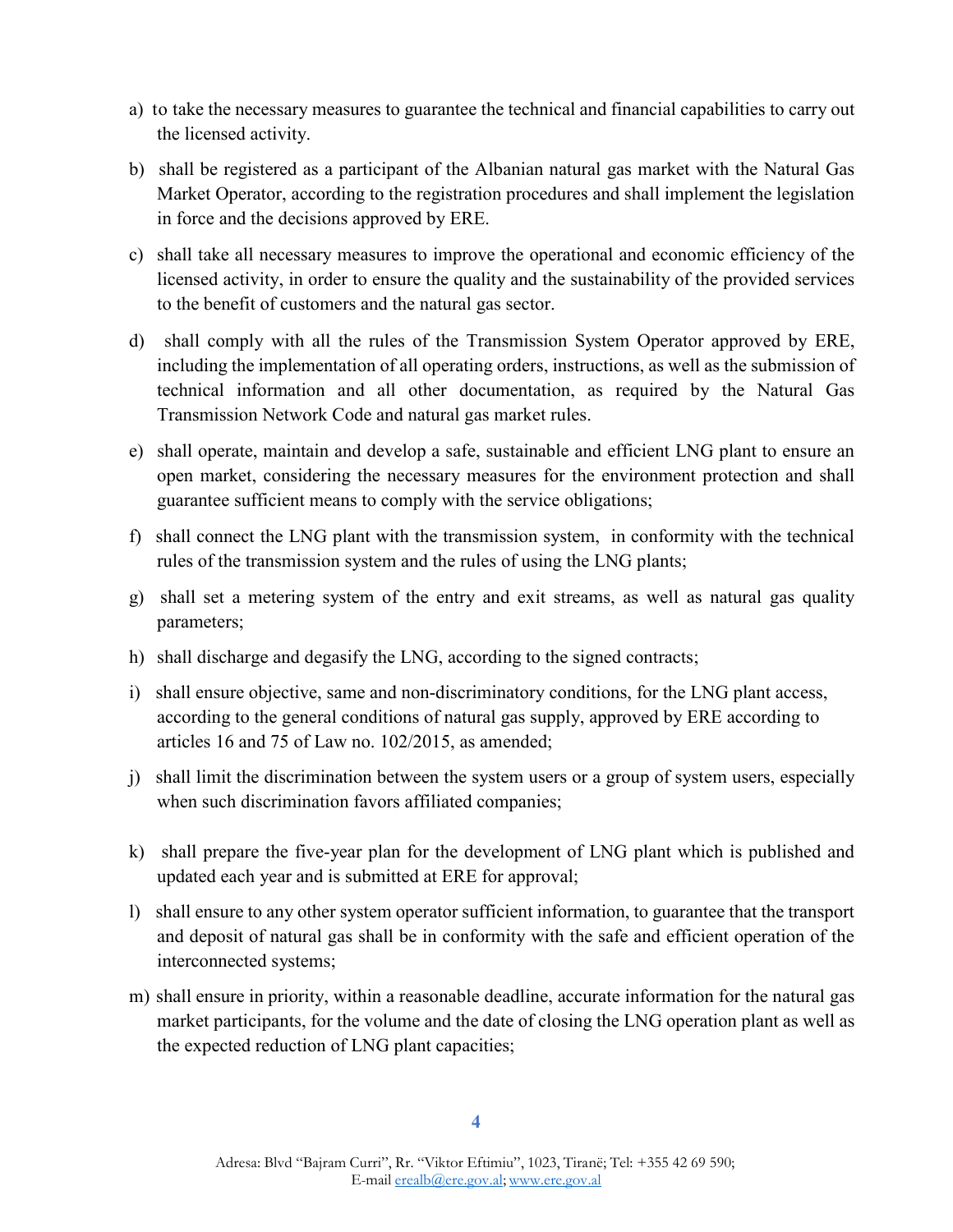- n) shall protect the confidential commercial information, received during performing the activity;
- o) shall set available all of the information, in conformity with article 73, of Law no. 102/2015, as amended, for a 5-year period, for the ERE, the responsible ministry, the Competition Authority, as well as any other responsible authority. This information shall be available to Energy Community Secretariat;
- p) shall undertake the reasonable means to permit that the rights of the capacities shall be freely traded, to facilitate that this process shall be in a transparent and non-discriminatory way;
- q) shall facilitate the connection of the contracts harmonized with LNG plants for the primary market, to facilitate the secondary capacity market, and allow the recognition of the transfer of initial capacity rights, when notified by system users. These harmonized contracts and procedures are notified to the ERE.

# Article 4  **Accounting and Reporting**

- 1. The licensee shall keep accounting records and prepare financial statements in accordance with the legislation into force and international accounting standards. The Licensee shall submit at ERE the annual financial balances within March 31 of each year. The licensee maintains separate financial accounts for other gas activities, which may be consolidated, keeping separate the accounts that are not related to the activities provided in this law.
- 2. The licensee keeps separate accounts for each of the licensed activities that it exercises, as well as for any other activity that is not related to the natural gas sector, in order to avoid cross subsidization and distortion of competition. These accounts may be presented consolidated, unless the activities performed relate to the distribution or transmission of natural gas.
- 2. The licensee shall submit at ERE on its request, according to the format and within the time set by ERE any information that is necessary for ERE to perform its authorized regulatory responsibilities.
- 3. ERE may make available to the market participants certain data, declared by the Licensee, on the condition that the commercial sensitive information shall not be published.
- 4. The Licensee shall inform ERE within 10 days for any change of the:
	- a) official address including the electronic address; b) the Licensee statute; c) registration certificate; d) NUIS; e) Senior management;
- 5. All the official notifications, the applications, petitions, claims or other correspondences with ERE regarding the License should be in the written form and respectively signed by an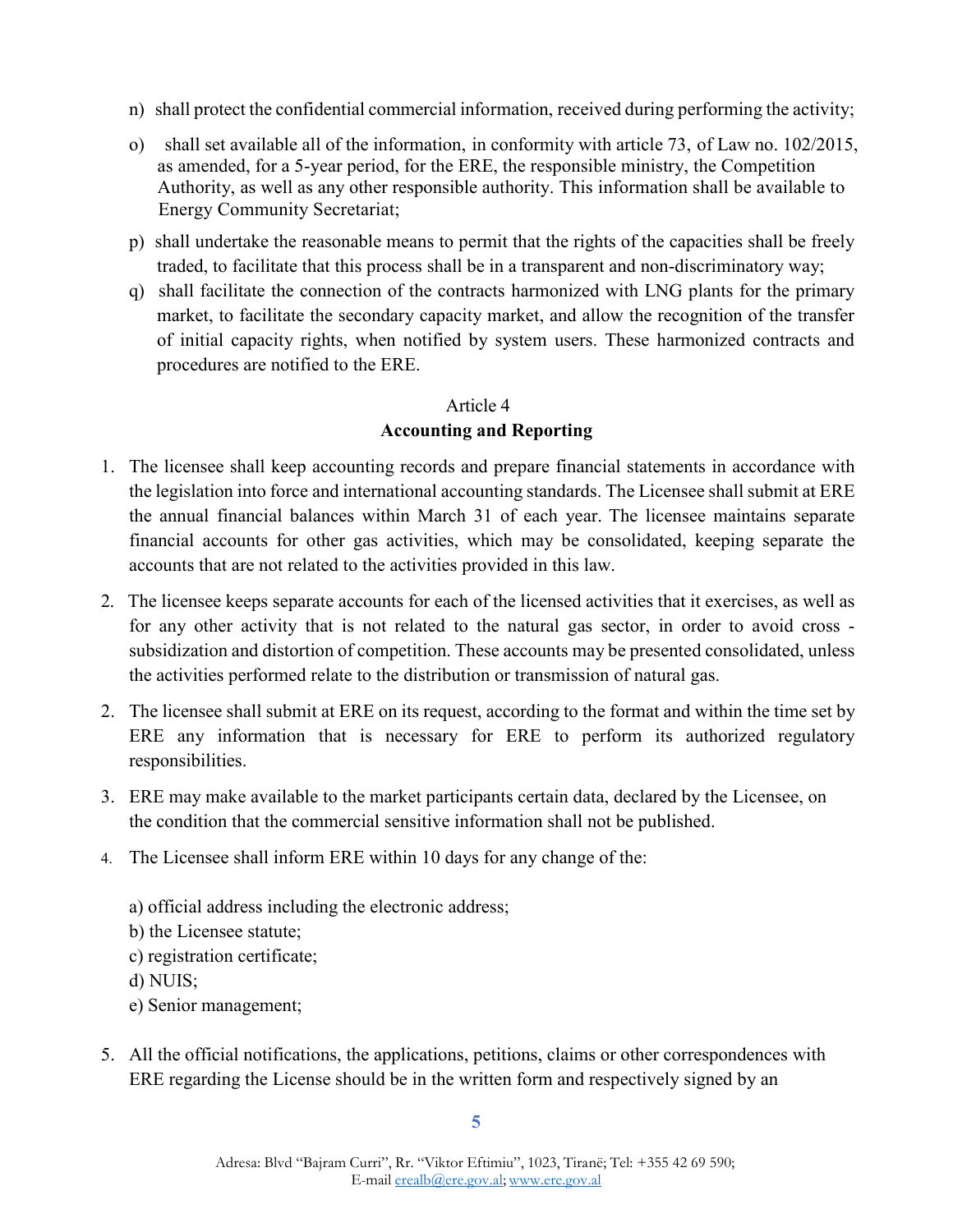authorized official or designated legal representative of the Licensee or ERE and shall be send by courier or registered mail requiring a verification of the receipt. The addresses of the Parties should be on the envelope. All the notifications or other correspondences shall be considered effective from the delivery moment or if they are not delivered because of the sender's fault, from the moment of presentation. All notifications sent by the official e-mail previously communicated by the parties shall also be accepted.

### **Article 5 Use of Information**

- 1. According to the law, the Transmission Code, the Distribution Code, the "Natural Gas Market Rules" and the requirements of the relevant regulations, the licensee shall ensure that any information received from others as a result of its licensed activity, shall not be given to anyone unless:
	- a) has the prior written consent of the Person to whom the information relates;
	- b) the information is public;
	- c) when the Licensee is required or permitted to disclose the information to comply with the Conditions of this License according to an ERE order, or any applicable legal provision;
- 2. Upon the request of ERE, the licensee shall take all necessary steps to protect the confidential information in its possession and shall submit at ERE reports relating to the compliance with the obligations provided in Article 7.
- 3. The information sent to ERE by the Licensee shall be considered public except of the cases when upon a specific request of the Licensee, ERE by decision, provides that this information is of ownership nature and that public interest served by its disclosure shall not justify or compensate the potential commercial damage to the licensee.

# **Article 6**

## **Regulatory tariffs**

- 1. The Licensee shall pay the regulatory tariffs defined by ERE during the term of this License in conformity with article 14 of Law 102/2015 "On Natural Gas Sector", as amended.
- 2. If the Licensee does not pay to ERE the regulatory tariffs within the deadline required by ERE, the Licensee shall be fined according to article 106, of Law 102/2015 "On Natural Gas Sector" as amended, as well as the "Regulation on the conditions and procedures of imposing the fines and the concrete measure for any violation".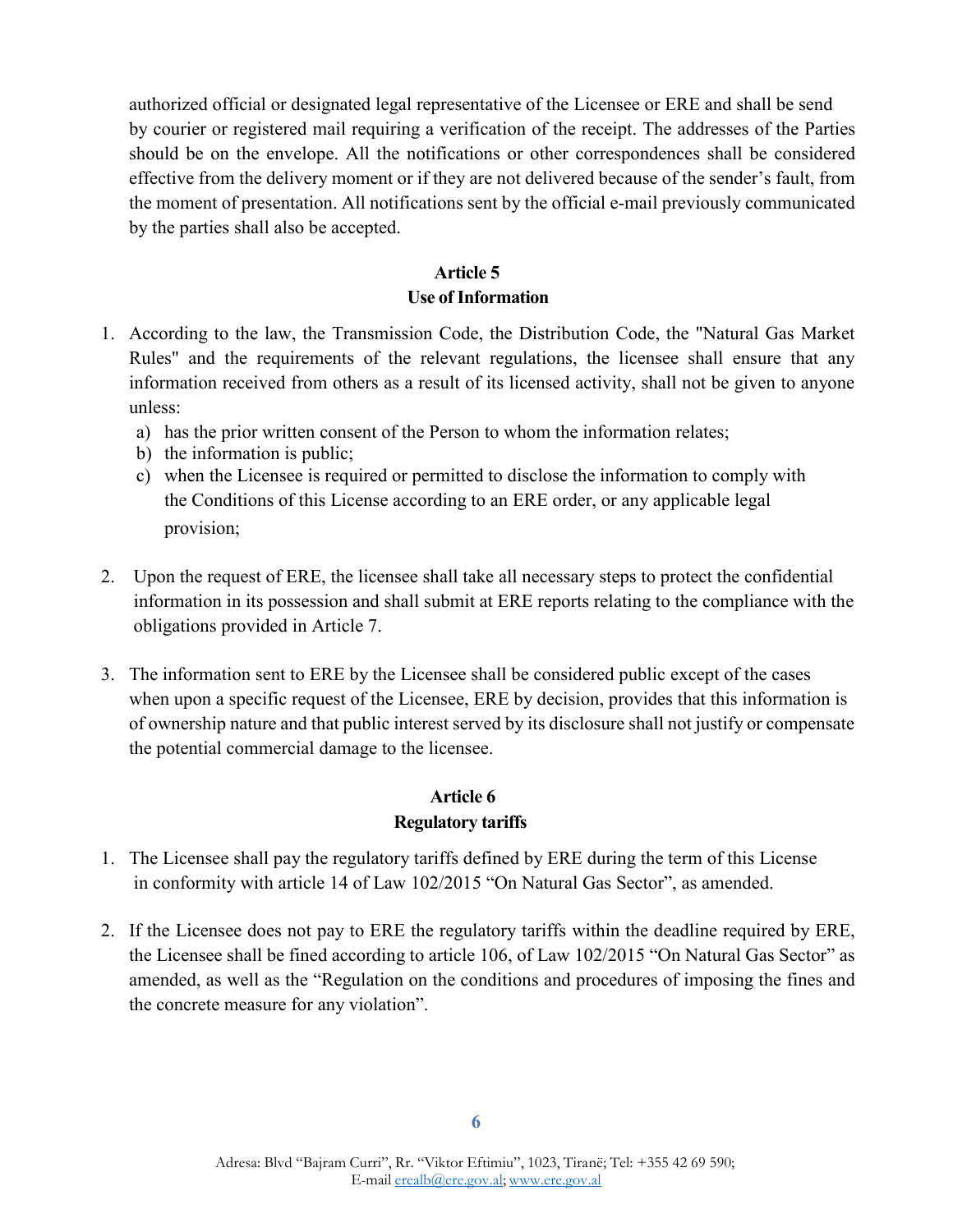#### **Article 7**

### **Monitoring the Performance of the Licensed Activity**

- 1. ERE shall monitor the licensee's compliance with the license terms, review the reports received from the licensee and is authorized to inspect the licensee's financial records at all times and may request a technical and / or financial audit of the licensee activities.
- 2. ERE authorized representatives may enter in the Licensee premises, its devices and documents to inspect the Licensed Activity according to ERE Regulations. The Licensee shall provide any required action, necessary for ERE during this inspection.
- 3. Upon the confirmed complaint of any third party or on its own initiative, ERE may initiate an investigation for respecting from the Licensee of the License Conditions or ERE Rules.
- 4. If after the investigation, ERE concludes that the Licensee has failed to implement the License Conditions, ERE shall undertake other actions within its authority to ensure the compliance with the terms and conditions of this License.
- 5. The Licensee shall inform and explain ERE for any violation of the License Conditions, not later than one week that such violation become known to the licensee.
- 6. The licensee shall obey to the decisions issued by ERE, including the payment of fines imposed by ERE, according to the Legislation in Force.

### **Article 8 Imposing the administrative measures and the license removal**

- 1. If the licensee does not meet the conditions of this license, ERE may apply administrative measures, according to article 106, of law no. 102/2015, "On natural gas sector", as amended.
- 2. ERE may remove the License in conformity with article 27 of Law no. 102/2015 "On Natural Gas Sector" and the "Regulation on the procedures of License removal on Power and Natural Gas Sector".
- 3. ERE shall remove a license when the Licensee:
	- a) no longer meets the essential conditions of the license;
	- b) violates the legal provisions to protect the environment when performing the activity;
	- c) endangers the citizens life, health and property;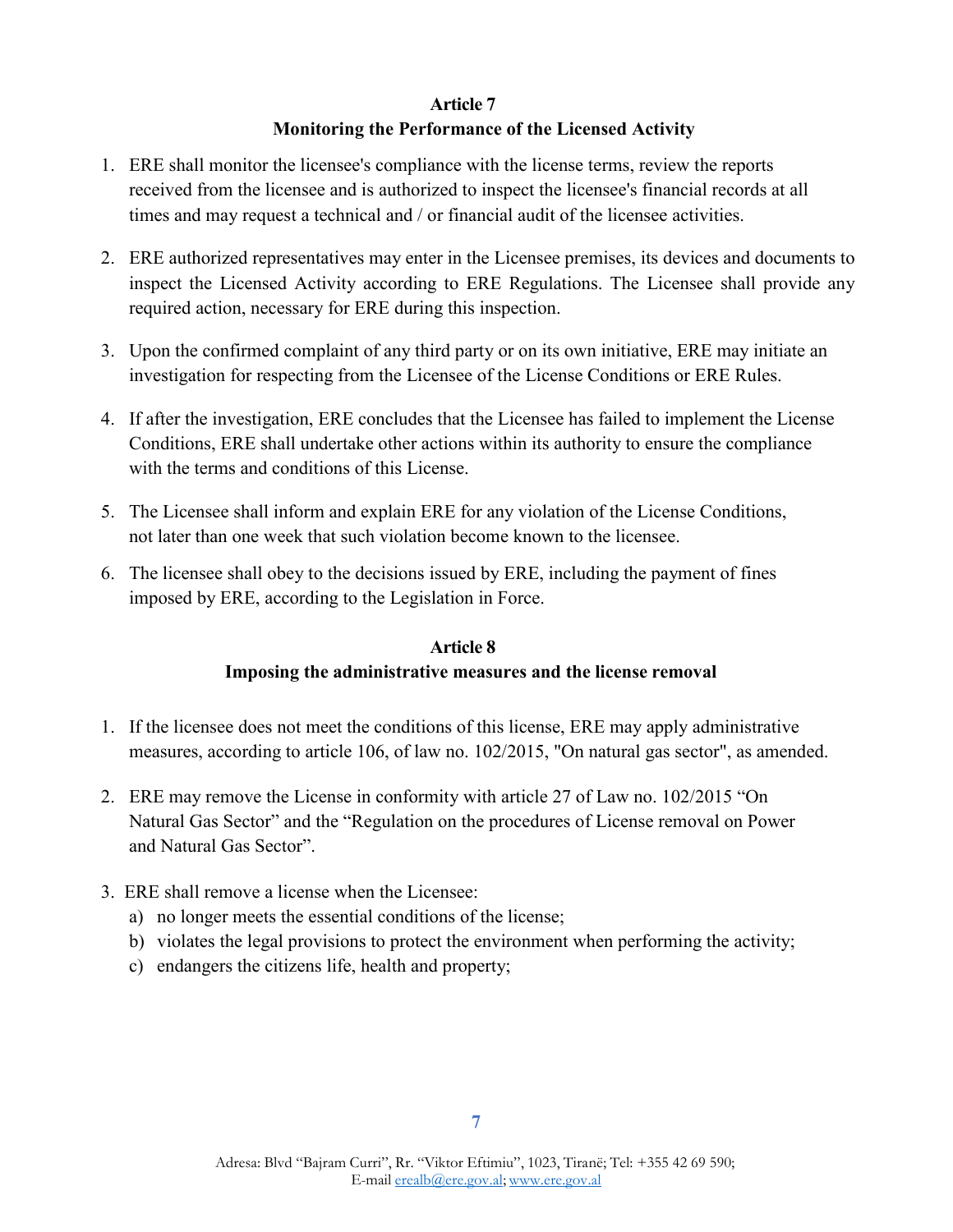- d) does not pay the regulatory tariffs imposed by ERE,
- e) becomes financially incapable or requires to declare bankruptcy;
- f) has filed a request for license removal;
- g) has ceased to perform the certain functions according to the license.
- 3. If the Licensee changes his legal status or the main shareholder/partner that controls the Licensee's interests are changed without ERE authorization, then the licensee shall be subject to imposition of the administrative measures based on article 106 of Law no.102/2015 "On Natural Gas Sector" as amended, to the license removal, in conformity with the definitions of the "Regulation on the procedures of license removal on power and natural gas sector".
- 5. Any transfer of this license without ERE approval shall be cancelled and constitutes a violation of this license.
- 6. When the License terminates due to the violations from the licensee of the license conditions, the licensee shall be responsible for the costs that he causes to ERE, and to the market participants as the result of this termination, as defined by ERE, including the costs regarding the license regular transferring to a new licensee.
- 7. When ERE observes that the Licensee has violated one or more License conditions, to the License shall be given a reasonable opportunity to correct the violation before the License termination, except of the cases when the violation involves corruption or dishonesty proved by the bodies with the relevant authority under the laws into force.
- 8. When the ERE shall take the decision to remove the license of the licensee performing LNG operation activity, to whom it is set the public service obligation, in the way that the assets, on the ownership of the licensee, shall continue to be utilized for the security of natural gas supply to the customers, ERE, based on the respective regulation of license removal procedures, shall decide on the temporary measures, defined on article 27, point 3 of the Law.

## **Article 9 Emergency situations**

- 1. The Licensee shall not be considered that he has violated the conditions of this License in case he is prevented to accomplish them by force majeure or other emergency situations.
- 2. On emergency conditions the Licensee:
	- a) shall ensure the necessary collaboration with the respective authorities and institutions to act in emergency situations, to restart its activity within a short period of time;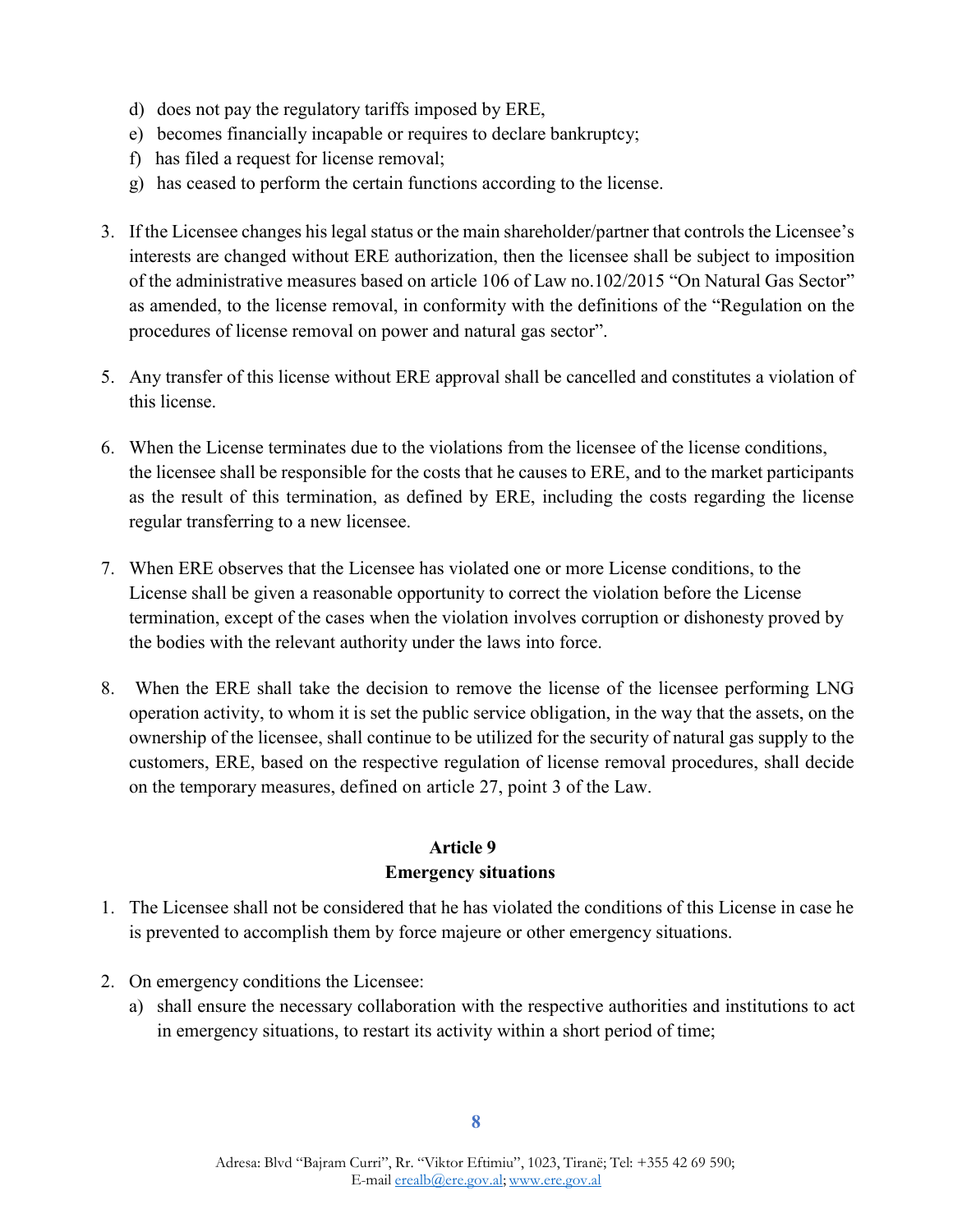- b) shall complete its obligations to reduce the risks and losses that are connected with the life, health and the property of the third parties;
- c) within 24 hours from the emergency situation, the Licensee shall inform ERE for the emergency situation and the actions that he shall undertake to restart the normal activity.
- 2. If the Licensee foresees the emergency situation as defined from the Legislation in Force, the Licensee shall inform ERE within 24 hours and this notification shall describe the steps taken by the Licensee to avoid or improve the influences of the foreseen emergency situation.

## **Article 10 Settling the Disputes and the Right to Appeal**

- 1. Any controversial issue or claim between the Licensee and any participant in the market regarding the License Conditions and implementation of the legislation in force shall be settled with understanding between the parties.
- 2. If the settling is not reached with understanding between the parties, ERE based on the request from one of the dispute parties shall settle the dispute and issue the decision in conformity with the Legislation in Force.
- 3. Any party in dispute may appeal for ERE decisions to Tirana Administrative Court within 45 calendar days from the day the decision is published in the Official Gazette.
- 4. The Licensed entities shall implement ERE decisions until the final court decision.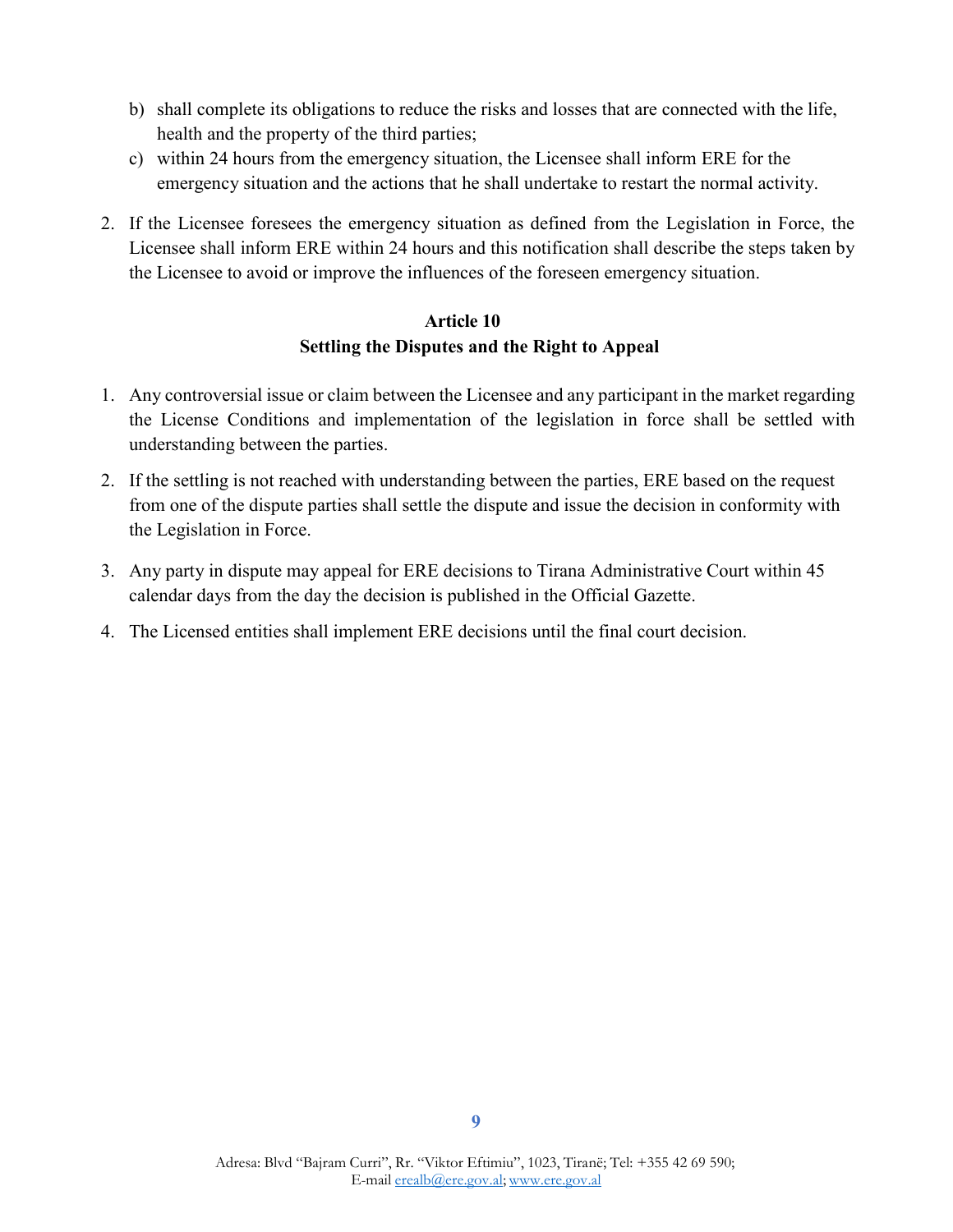

REPUBLIKA E SHQIPËRISË

## **ENERGY REGULATOR AUTHORITY**

# **LICENSE**

# **FOR THE OPERATION ACTIVITY OF LNG PLANTS**

The license is issued:

(full name of the licensee)

Series: No. of license: No. of license:

Date when this annex becomes effective: